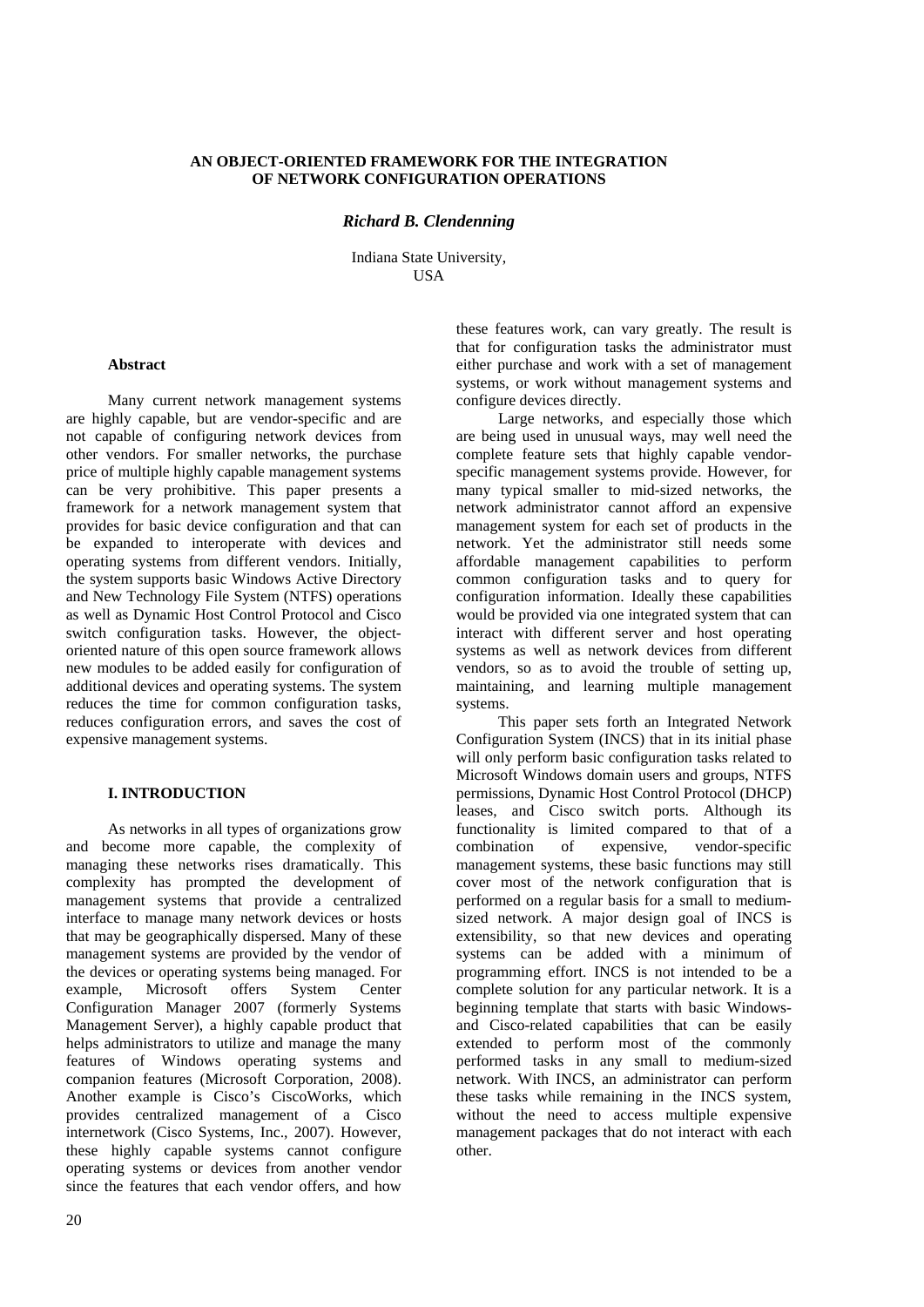## **II. OVERVIEW OF PRIOR RESEARCH**

Although automation of system and network configuration processes has been a major focus of research, much of this research has focused on administering UNIX-based systems rather than on configuring and monitoring local area networks (LANs) with Windows-based hosts. For example, Libes (1990) developed the *expect* program to automate tasks that would otherwise require interactive use of UNIX utilities such as passwd or fsck. Nevertheless, some elements of INCS derive from concepts pioneered from these earlier systems. Anderson (1993) describes using a centralized database to store machine configuration information so that new Solaris machines can be brought online more quickly and easily, and to ensure that policies (which are maintained in the configurations) are being enforced. Burgess (1995) created cfengine to automate frequently-performed system administration tasks. cfengine is a language-based system that stores the configuration of all networked hosts in a central data file, and it runs on a number of UNIX platforms. While cfengine "hides the differences between different operating systems" (Burgess, 1995), only UNIX-like operating systems are intended. Other configuration systems have attempted to deal with a wider variety of systems, such as the Accountworks system (Arnold, 1998) which was developed at Sybase, Inc. so that new hires could automatically be granted "a personal account in SQL, Notes, NT, and

UNIX administrative domains". However, Accountworks did not address network configuration and it is not freely available.

While a lot of research has focused on systems management, some researchers have concentrated on the network itself. Agrawal et al. (2007) propose a system for monitoring converged networks, but they do not address configuration and they are chiefly concerned with service provider networks and not local area networks. The need for system integration and an increased level of automation is the basis of the work of Joshi, Riley, Schneider, and Tan (2007), who propose integrating a number of IBM Process Managers (PMs) to improve process flow for large networks. By contrast, INCS aims to do away with the need for expensive management systems such as the IBM PMs and instead provide direct management of the network devices and systems for small to medium-sized networks.

## **III. THE INCS SYSTEM**

## *High-Level Description*

INCS is a modular system consisting of a user interface, a database, a main distribution module and sub-modules that provide interfaces to the database and to the network hosts and devices that are being configured. Fig. 1 provides a high-level block diagram illustrating the major components of the system.



Fig. 1. High-level functional block diagram of INCS

The user interacts with well-designed windows and menus that provide access to the various functions of the system. The Main Distribution Module accepts requests and distributes them to the appropriate sub-module, or in some cases, to multiple sub-modules. For example, a request to turn on a switch port and assign it to a virtual LAN (VLAN) would be assigned to the Network Sub-Module. The sub-module communicates with the database to retrieve additional information needed to fulfill the request. For example, if the Main Distribution Module instructs the Network Module to turn on a particular host's switch port, the Network Sub-Module queries the database to discover which port belongs to that host.

The sub-module then passes the command, with the additional information, to a lower-level module (not shown in Figure 1), which may fulfill the request or pass the command to a still lower-level module. The highly modular nature of the code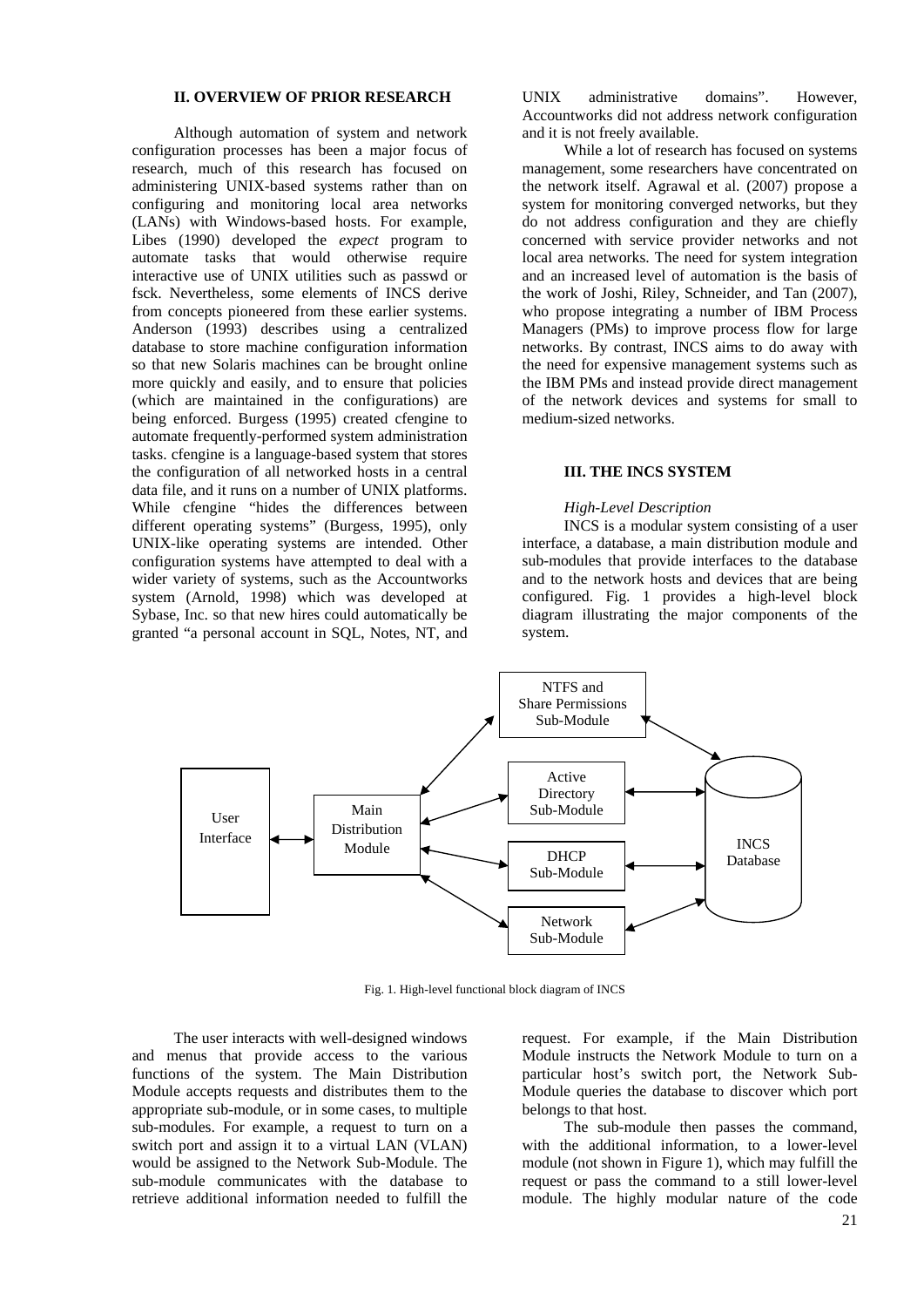ensures that adding a device or function requires a minimum of additional code. The additional code to handle a new device is provided in the form of a lowlevel module, similar in concept to a device driver in a computer system. Extending the system in this modular fashion helps ensure that additional code does not jeopardize the existing system. The lowest level modules communicate the specific configuration commands to the devices and handle the responses.

## *INCS Sub-Modules*

The four INCS sub-modules are briefly described below:

− The Network Sub-Module is responsible for enabling and disabling user ports, assigning ports to Virtual Local Area Networks (VLANs), and other network functions (such as port security) that must be carried out by network switches.

− The Active Directory Sub-Module is responsible for creating and deleting Windows users and groups, assigning users to groups and removing them from groups, and other Active Directory functions.

− The NTFS and Share Permissions Sub-Module is responsible for reporting on the NTFS permissions and share permissions that are currently in place for a particular file or folder, as well as assigning file/folder permissions to groups and removing these permissions.

− The DHCP Sub-Module is responsible for reporting on information related to IP addresses in use on the network, such as identifying the computer and user to which an IP address has been assigned. This module is also used to assign static IP addresses to computers and to make IP address reservations.

# *INCS Functionality Illustrated*

Although adding a new user to the network is simple in concept, in practice this task can involve many sub-tasks and quite a number of different systems. To provide a brief illustration of the functionality of INCS, three common and related subtasks are considered in this section: adding a new user to Windows Active Directory, creating a DHCP IP address reservation for the new user's computer, and configuring the new user's switch port. In a secure network, all managed switch ports should be turned off until they are needed, and when they are turned on, they should be configured with appropriate security measures, such as only allowing the user's computer and IP phone (if applicable) to access the network.

Without INCS, these tasks require accessing three different systems (and perhaps additional systems in order to look up information such as the computer's MAC address for the DHCP reservation and switch port configuration). However, INCS stores all the information needed so that the INCS user can accomplish all of these tasks within the INCS system. When adding a new user directly in Active Directory (without INCS), there are three different dialog boxes to traverse, the new user's password must be entered twice, and no options are selected by default. This is despite the fact that the initial password assigned a new user is generally a standard password and the option to "Require password change at first logon" is essential to ensuring that the user changes the standard password at first opportunity. By contrast, using INCS a new user is completely configured on one "New User" screen, and INCS allows an administrator to set default options so that a typical new user can be added only by typing in the user's full name and user ID, and accepting all the defaults (such as the standard password and "Require password change at first logon" option). Thus, not only is the process easier and faster, but it reduces the potential for configuration errors and avoids the security consequences of these errors.

Using INCS, the administrator makes the DHCP reservation for the IP address of the new user's computer on the "New User" screen, where the new IP address can be selected from a drop down list of available addresses. Without INCS, the administrator would need to access the Windows DHCP Manager, examine the addresses available for distribution, those excluded from distribution, and the reservations that have already been made in order to choose an appropriate IP address for the new reservation. The administrator would also need to look up and enter the computer's MAC address (this is needed for the reservation), while if INCS were used, the MAC address would already be stored by INCS. This illustrates that while it is easy to perform many tasks in INCS, there is some amount of initial setup required.

The third sub-task is turning on the user's switch port and enabling security features on the port. Without INCS, the administrator must identify the switch port, log into the network switch, and enter the configuration commands needed to configure the port. Using INCS, after the administrator associates the computer with a switch port in the INCS database, only one check box is used to apply all the default settings (of course, the default settings can be changed if the administrator has allowed them to be).

In summary, without INCS an administrator must enter three different systems to accomplish these tasks, and perhaps additional systems if information such as MAC addresses must be looked up in another database. By contrast, all of these tasks are accomplished within the INCS system, as the administrator enters a minimal amount of information and INCS in turn configures parameters in Active Directory, the DHCP Manager, and network devices. By providing for default settings, INCS also allows an administrator to limit the options available to entry-level staff so that they can safely perform standard operations, while advanced operations require the intervention of a more senior administrator.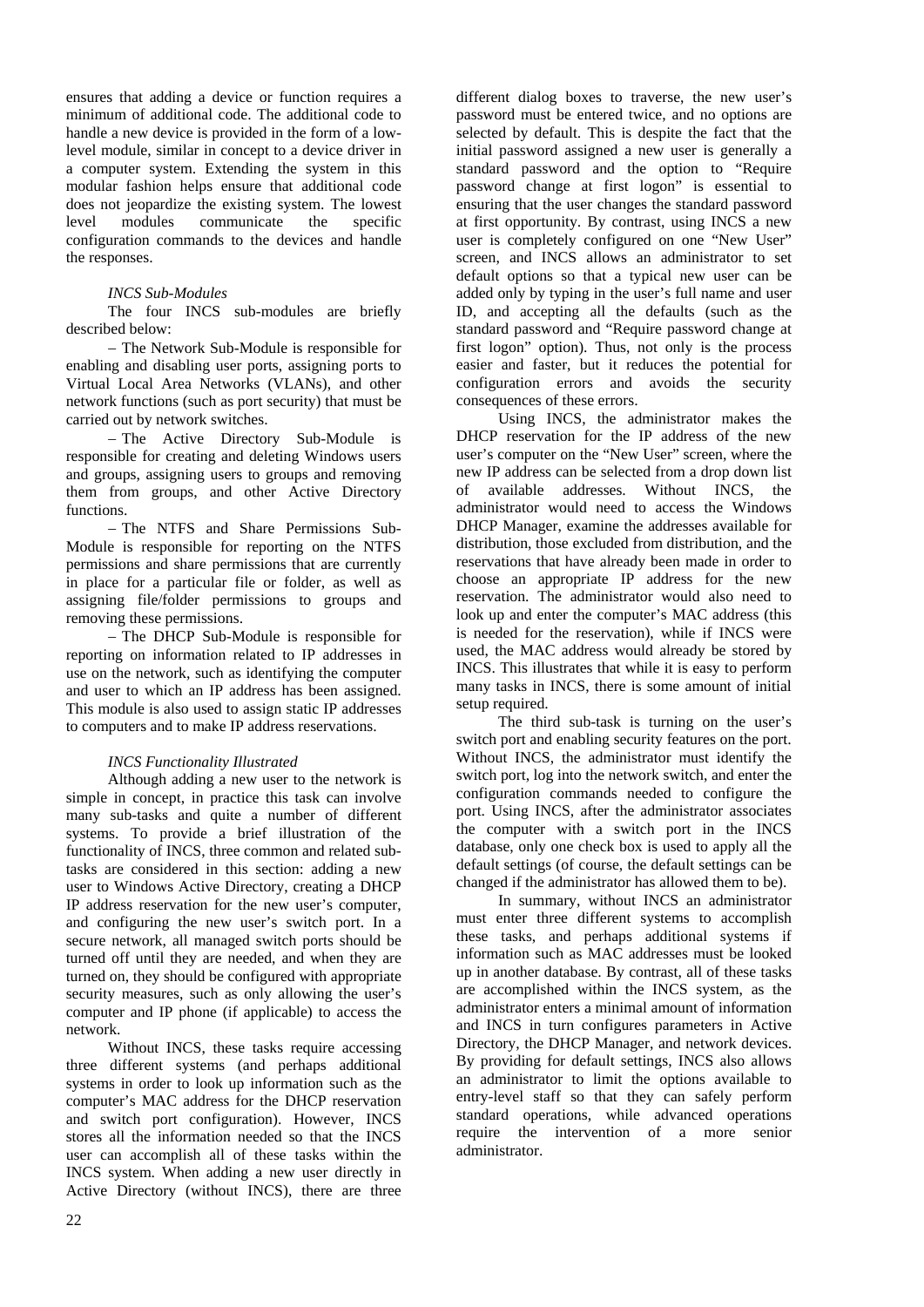## **IV. INCS System Testing**

## *Test Configuration*

Although the INCS system is still under development and testing has not begun, a rough outline of the test plan has been conceptualized and is

presented in this section. The goal of the test plan is to confirm the proper functioning of INCS as well as to demonstrate the advantages of the system. The network configuration for testing is shown in Fig. below.



Fig. 2. Block diagram of the INCS test network

Two access layer switches are used to provide ports for user computers. These switches have a trunk link to the distribution layer switch. The distribution layer switch connects the server farm (represented by one Windows application server), the Windows domain controller, and the INCS system. The domain controller hosts the Active Directory database and the DHCP server, while the application server contains files and folders for testing the NTFS and share permissions aspects of INCS. The router provides simulated access to the Internet.

During the testing, 50 users and 50 computers will be entered into the INCS system, although only four physical computers will be employed. These four computers will migrate to various access switch ports as needed during the testing. Use cases will be designed for each of the functions of INCS. For example, adding a new user to INCS, assigning a machine to the user, and assigning a machine to a port will all be use cases. The testing will be completed when all of the use cases are successfully performed by the system.

### *INCS Efficiency*

To illustrate the advantages that INCS provides, each use case will not only be performed using the INCS system, but also without the INCS system. The number of steps that the user must perform to accomplish the use case task will be recorded in both cases. If INCS is successful, the number of steps used to perform the tasks using INCS will be significantly fewer than the number of steps required without INCS. Much of the expected efficiency gain will be attributable to the fact that with INCS, functions involving multiple systems are performed through one user interface without needing

to access multiple systems. Some of the gain will be due to the fact that the interface will concentrate on the most commonly performed network tasks, thereby avoiding much of the complexity inherent in a system whose interface is burdened with many rarely-used features.

#### **V. CONCLUSION**

The INCS system has much to offer as a network configuration system that focuses on commonly performed tasks. The three key advantages of the INCS system are that a) it presents a single user interface to accomplish common network tasks and access network information, thereby avoiding the need for the user to access different systems, b) it concentrates on the most commonly used network tasks and queries so that tasks are easily accomplished (especially when configurable default settings are utilized), and c) it is easily expandable to interoperate with any network devices or management systems that have an open interface or command set. In addition, the open source nature of INCS makes it much more costeffective than multiple vendor-specific network management software packages.

#### **REFERENCES**

- [1] Agrawal, S. Kanthi, C. N., Naidu, K. V. M., Ramamritham, J., Rastogi, R., Satkin, S., et al. (2007). Monitoring infrastructure for converged networks and services. *Bell Labs Technical Journal 12*(2), 63-78.
- [2] Anderson, P. (1994). Towards a high level machine configuration system. *Proceedings of the Eighth Systems*